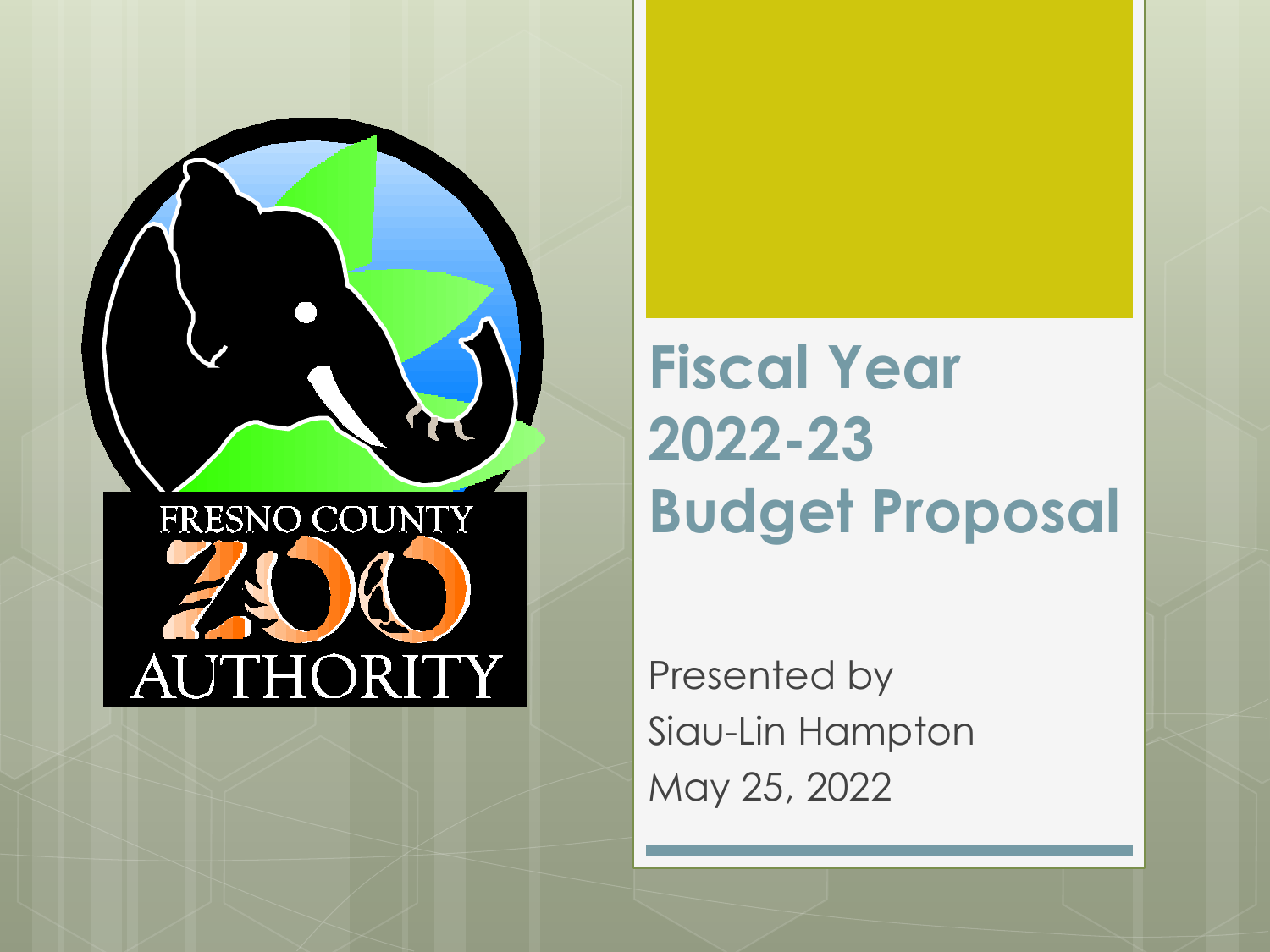## **Summarized Proposed Budget vs Prior Year Adopted/Adjusted Budget**



FRESNO COUNTY ZOO AUTHORITY

**Proposed Administrative Budget** For Fiscal Year 2022-23

| <b>Fiscal Summary</b>                                            |    | Draft<br><b>Budget</b><br>FY 2022-23 |    | <b>Adopted</b><br><b>Budget</b><br>FY 2021-22 |  |  |
|------------------------------------------------------------------|----|--------------------------------------|----|-----------------------------------------------|--|--|
| <b>Revenues</b>                                                  |    |                                      |    |                                               |  |  |
| Measure Z Administration (2%)<br><b>Interest</b>                 | \$ | 402,538<br>37,000                    | \$ | 342,928<br>37,000                             |  |  |
| <b>Total Revenues</b>                                            |    | 439,538                              | s  | 379,928                                       |  |  |
| <b>Appropriations</b>                                            |    |                                      |    |                                               |  |  |
| Professional & Specialized Services<br>Other Services & Supplies | \$ | 160,482<br>13,050                    | S  | 118,908<br>13,050                             |  |  |
| <b>Total Appropriations</b>                                      | s  | 173,532                              | S  | 131,958                                       |  |  |
| <b>Revenue in Excess of Appropriations</b>                       | \$ | 266,006                              | \$ | 247,970                                       |  |  |
| <b>Available Net Position Used</b>                               | \$ |                                      | \$ |                                               |  |  |
| Contracted FTE (Based on 2080 hrs):                              |    | 0.66                                 |    | 0.52                                          |  |  |

1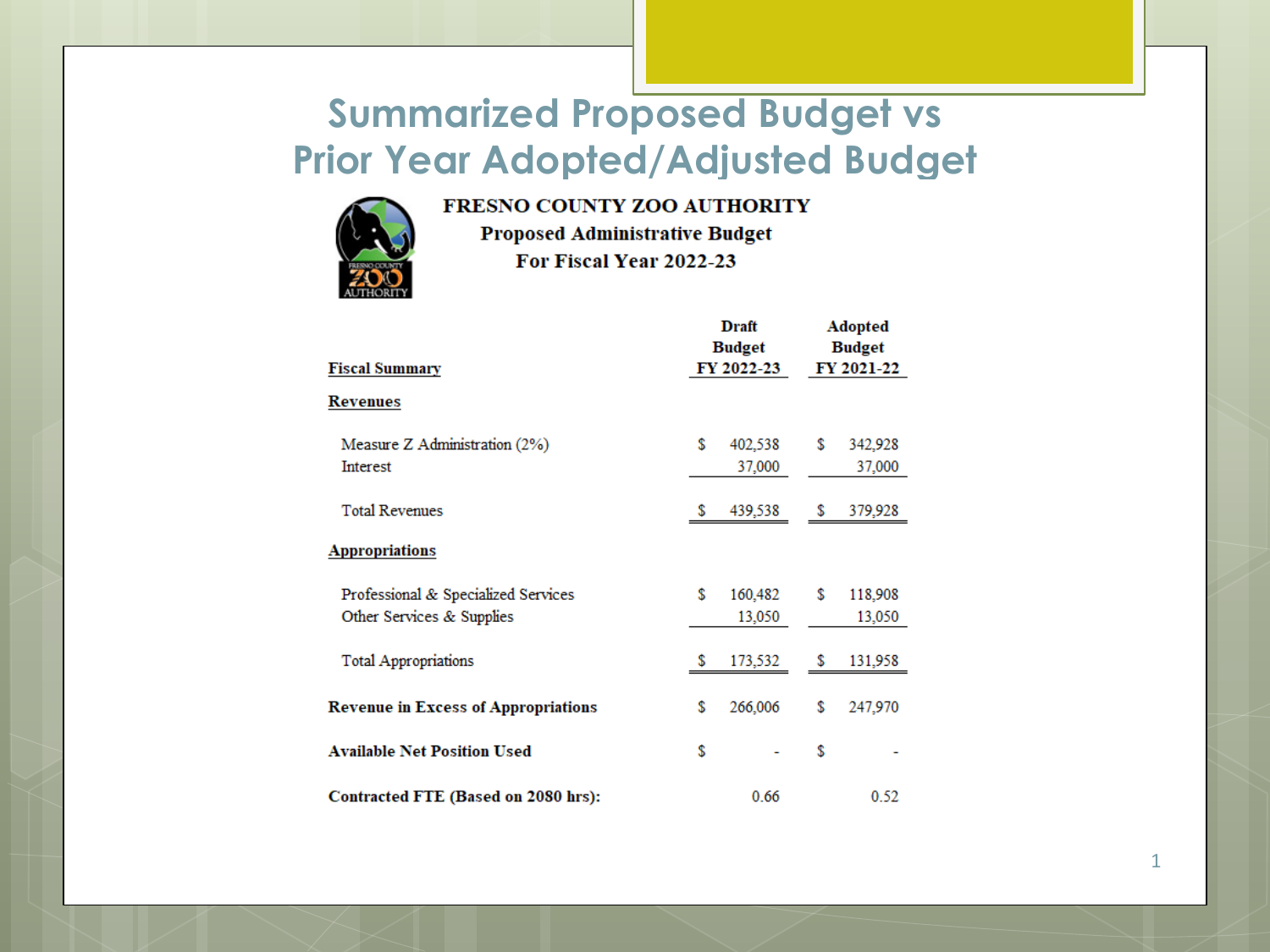## **Revenue Forecast**

### **Fresno County Zoo Authority**

#### **Fiscal Year 2022-23 Revenue Estimates**

|           |                                      | <b>PRIOR YEARS</b>                   | <b>CURRENT FISCAL YEAR</b>                                       |                                                                          |                                                                 | <b>NEXT FISCAL YEAR</b> |                                                       |                                                 |  |
|-----------|--------------------------------------|--------------------------------------|------------------------------------------------------------------|--------------------------------------------------------------------------|-----------------------------------------------------------------|-------------------------|-------------------------------------------------------|-------------------------------------------------|--|
|           | 2019-2020                            | 2020-2021                            |                                                                  | 2021-2022                                                                |                                                                 |                         | 2022-2023                                             |                                                 |  |
|           | <b>ACTUAL TAX</b><br><b>RECEIPTS</b> | <b>ACTUAL TAX</b><br><b>RECEIPTS</b> | <b>ADOPTED</b><br><b>BUDGET</b><br><b>TAX</b><br><b>RECEIPTS</b> | <b>ACTUAL &amp;</b><br><b>ESTIMATED</b><br><b>TAX</b><br><b>RECEIPTS</b> | <b>ADOPTED TO</b><br><b>ACTUAL/ESTIMATED</b><br><b>VARIANCE</b> |                         | <b>REVENUE</b><br><b>ESTIMATE</b><br><b>MEASURE Z</b> | <b>REVENUE</b><br><b>ESTIMATE</b><br>$(ZA 2\%)$ |  |
| July      | 1,436,673<br>s.                      | \$1,493,025                          | 1.537.816<br>s.                                                  | s.<br>2,124,574                                                          | s<br>586,758                                                    | 38.16%                  | s<br>2,188,311                                        | 43,766<br>s                                     |  |
| August    | 1,123,640                            | 1,669,386                            | 1,619,304                                                        | 1,637,692                                                                | 18,388                                                          | 1.14%                   | 1,588,561                                             | 31,771                                          |  |
| September | 1,367,439                            | 1,417,789                            | 1,403,611                                                        | 1,638,799                                                                | 235,188                                                         | 16.76%                  | 1,622,411                                             | 32,448                                          |  |
| October   | 1,571,111                            | 1,609,453                            | 1,657,737                                                        | 1,919,542                                                                | 261,805                                                         | 15.79%                  | 1,977,128                                             | 39,543                                          |  |
| November  | 1,073,344                            | 1,437,716                            | 1,480,847                                                        | 1,649,471                                                                | 168,624                                                         | 11.39%                  | 1,698,955                                             | 33,979                                          |  |
| December  | 1,194,027                            | 1,302,722                            | 1,289,695                                                        | 1,573,898                                                                | 284,203                                                         | 22.04%                  | 1,558,159                                             | 31,163                                          |  |
| January   | 1,263,406                            | 1,388,858                            | 1,430,524                                                        | 1.555.927                                                                | 125,403                                                         | 8.77%                   | 1,602,605                                             | 32,052                                          |  |
| February  | 1,707,967                            | 1,728,158                            | 1,710,876                                                        | 2,256,736                                                                | 545,860                                                         | 31.91%                  | 2,234,169                                             | 44,683                                          |  |
| March     | 1,063,584                            | 1,292,553                            | 1,279,627                                                        | 1,529,499                                                                | 249,872                                                         | 19.53%                  | 1,514,204                                             | 30,284                                          |  |
| April     | 1,031,402                            | 1,513,199                            | 1,558,595                                                        | 1,542,639                                                                | (15,956)                                                        | $-1.02%$                | 1,588,918                                             | 31,778                                          |  |
| $May*$    | 989,444                              | 1,632,214                            | 1,049,701                                                        | 1,228,789                                                                | 179,088                                                         | 17.06%                  | 1,265,653                                             | 25,313                                          |  |
| June*     | 1,105,857                            | 1,682,042                            | 1,128,085                                                        | 1,275,132                                                                | 147,047                                                         | 13.04%                  | 1,287,883                                             | 25,758                                          |  |
| Total     | \$14,927,894                         | \$18,167,115                         | \$17,146,418                                                     | \$19,932,698                                                             | 2,786,280<br>s                                                  | 16.25%                  | - S<br>20,126,957                                     | S.<br>402,538                                   |  |
|           |                                      |                                      |                                                                  |                                                                          |                                                                 |                         | Estimated Interest Revenue (based on PY actuals)      | 37,000<br>s                                     |  |
|           |                                      |                                      |                                                                  |                                                                          | <b>Total Projected Revenue</b>                                  |                         |                                                       | \$439,538                                       |  |

\* Estimated Measure Z tax receipts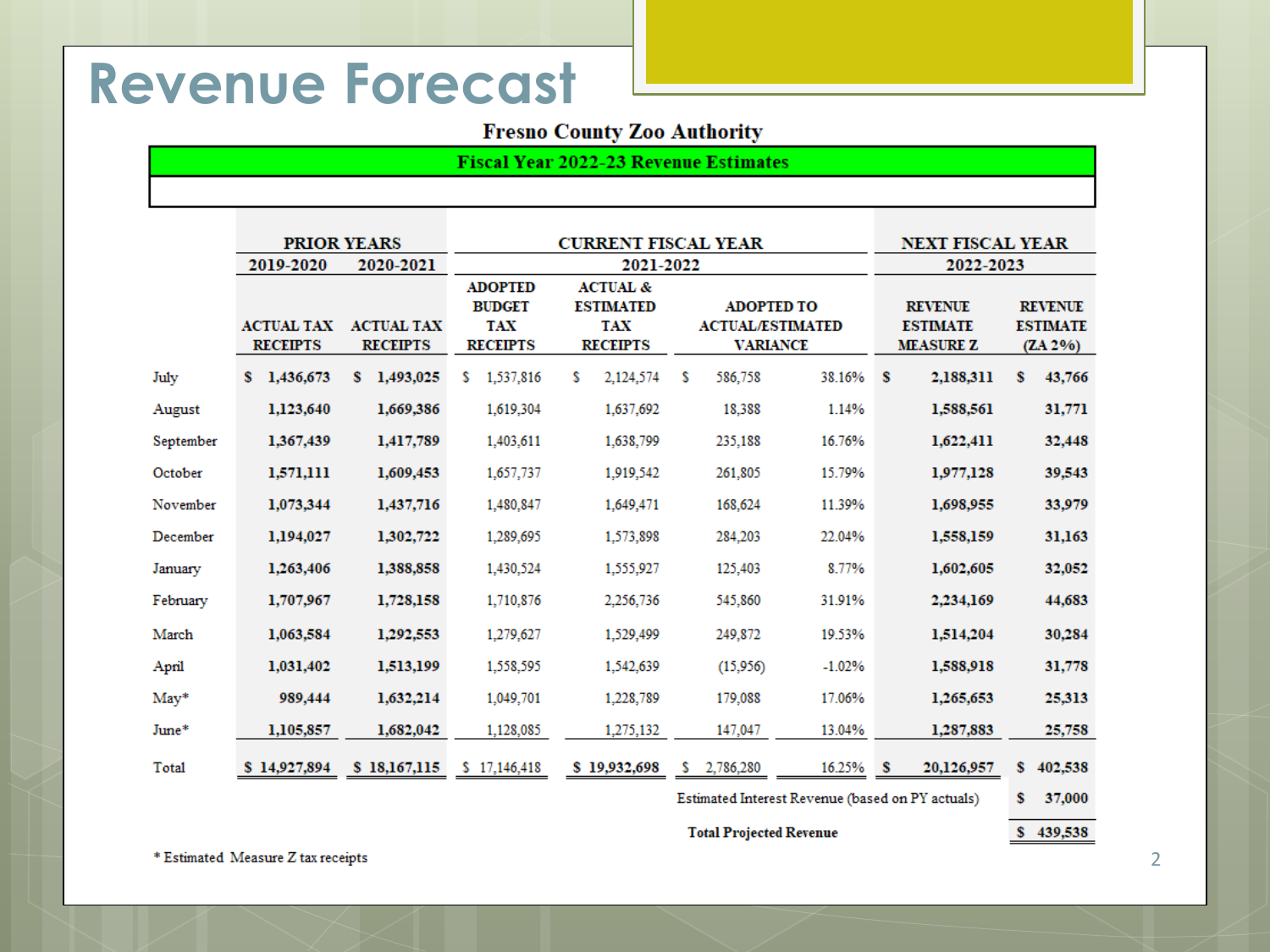# **Draft Administrative Budget-Detail**

| <b>Account</b><br><b>Account Description</b> |                                     |    | Recommended<br><b>Appropriations</b><br>2022-23 |  |  |
|----------------------------------------------|-------------------------------------|----|-------------------------------------------------|--|--|
|                                              |                                     |    |                                                 |  |  |
| 7040                                         | Telephone Charges                   | \$ | 250                                             |  |  |
| 7250                                         | Memberships                         |    | 500                                             |  |  |
| 7265                                         | Office Expense                      |    | 6,000                                           |  |  |
| 7268                                         | Postage                             |    | 1,000                                           |  |  |
| 7287                                         | PeopleSoft Financials Charges       |    | 800                                             |  |  |
| 7295                                         | Professional & Specialized Services |    | 160,482                                         |  |  |
| 7296                                         | Data Processing Services            |    | 1,500                                           |  |  |
| 7325                                         | Publications & Legal Notices        |    | 500                                             |  |  |
| 7415                                         | Trans, Travel & Education           |    | 2,500                                           |  |  |
|                                              | Total Services and Supplies         |    | 173,532                                         |  |  |
|                                              | <b>Total Appropriations</b>         |    | 173,532                                         |  |  |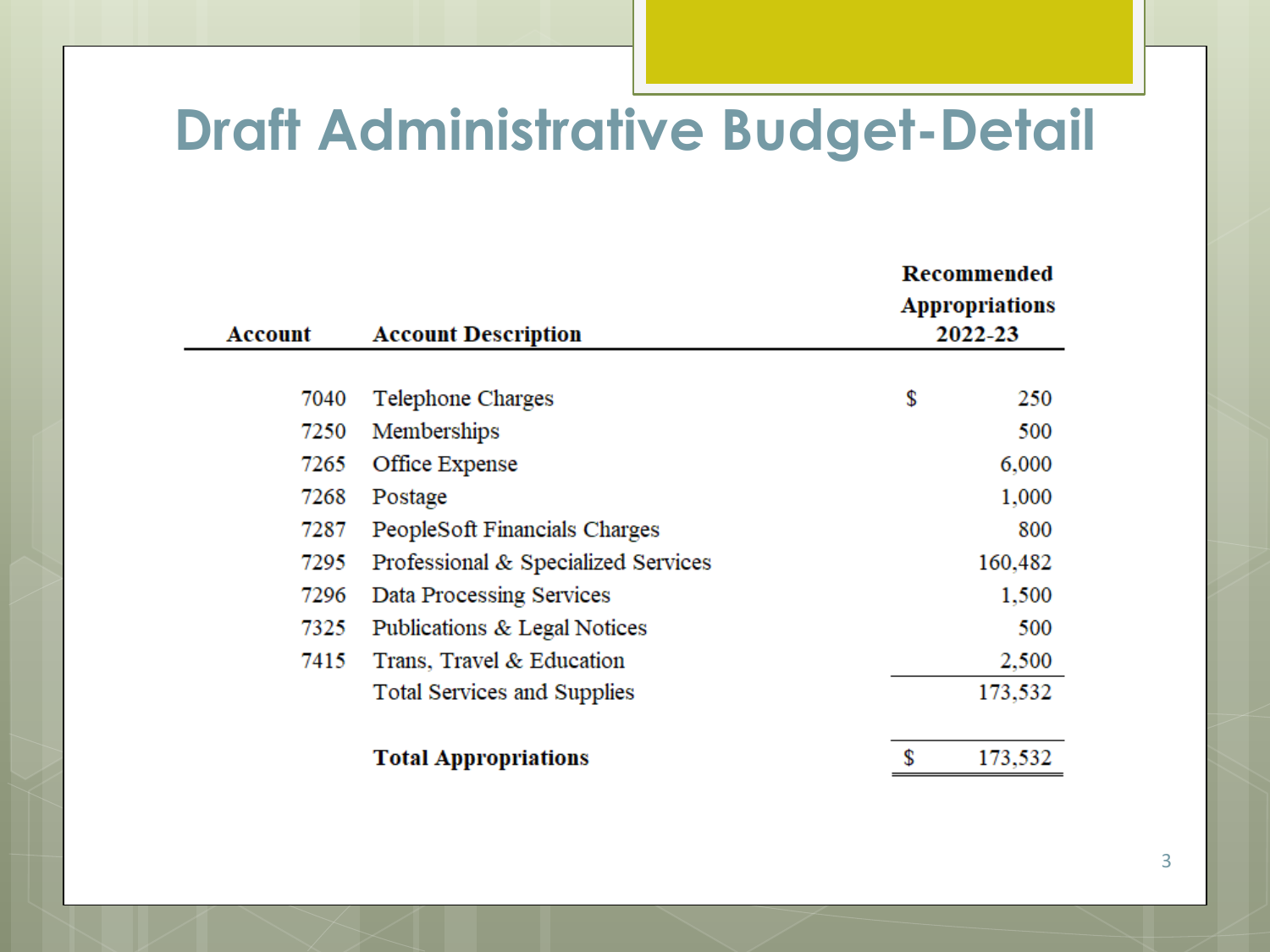# **Revenue Forecast**

- The total estimated and actual Measure Z revenues for FY 2021-22 are \$19,932,698 resulting in a \$398,654 allocation to the Zoo Authority. This represents a 16.25% increase over budgeted amounts.
- Revenues for fiscal year 2022-23 are projected to increase by 1% and will reflect the 2021-22 expected totals of \$20,126,957. This would provide \$402,538 for Zoo Authority operations.
- o Interest revenues were determined by an analysis of the County of Fresno's investment pool rates, cash balances and prior year averages of interest receipts.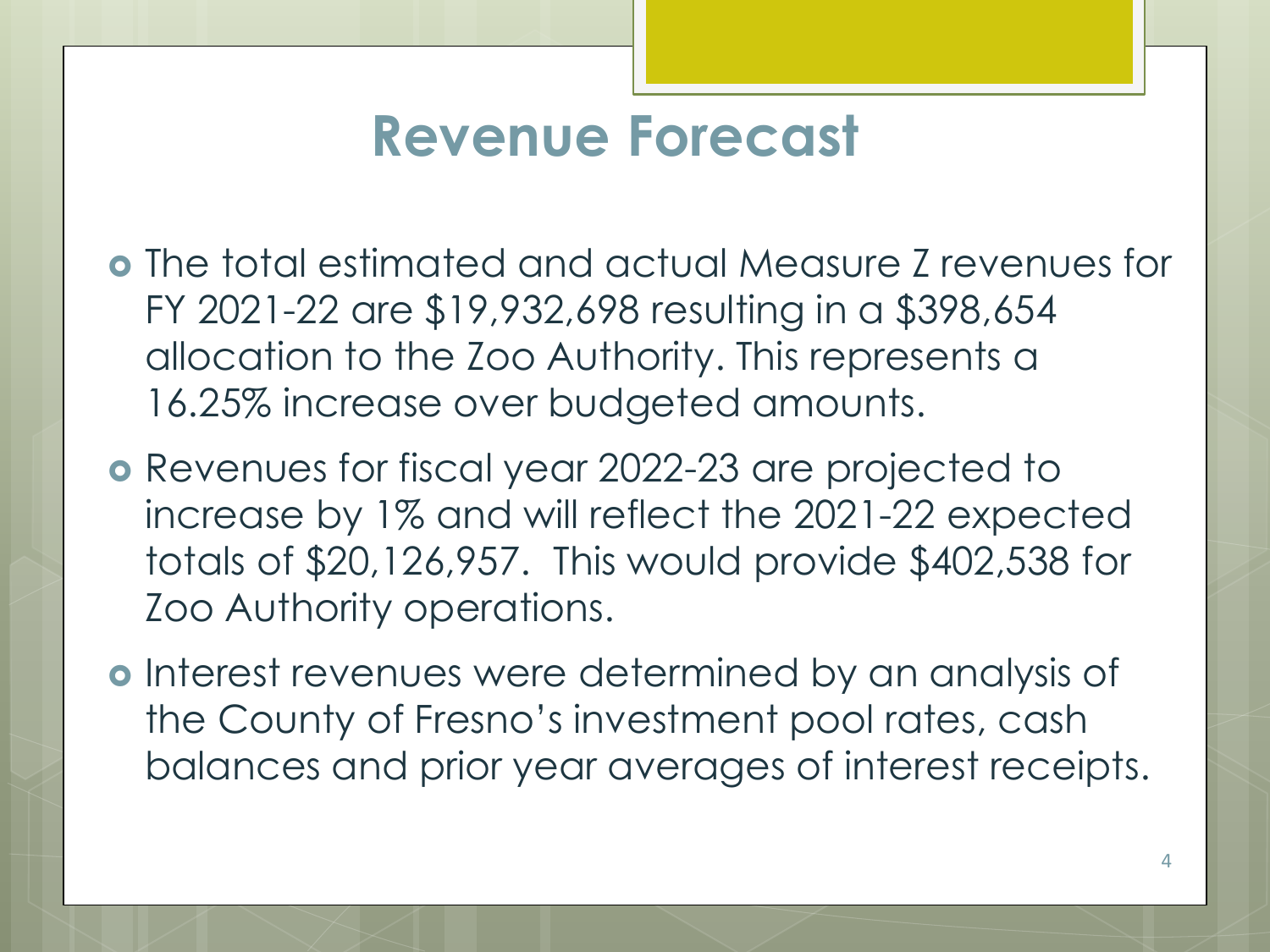# **Professional & Specialized Services (\$)**

- The recommended appropriations for Professional Services for fiscal year 2022-23 are \$160,482 which is an increase under last year's adopted budget by 34.96%.
- The estimated appropriations increased from prior year due to the following:
	- **•** Anticipation of rates increasing in FY 22-23 pending Board approval.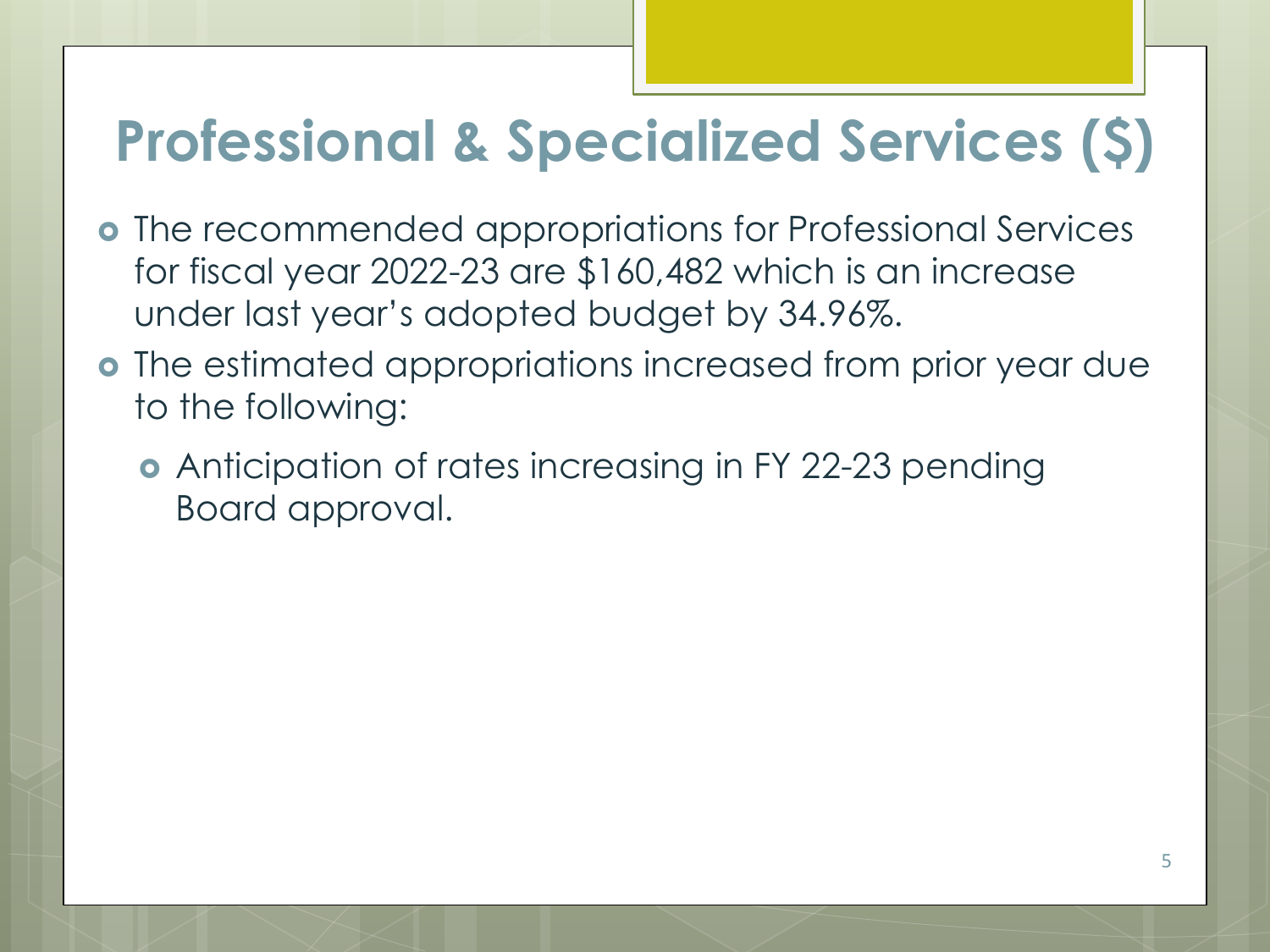# **Professional Services Detail 2022-23 Proposed Budget**

### Estimated Professional & Specialized Services FY2022-23

|                         |                     |                  | <b>Line Item</b> |                |  |
|-------------------------|---------------------|------------------|------------------|----------------|--|
|                         |                     | <b>Estimated</b> | $%$ to           | <b>FY22-23</b> |  |
| <b>Title</b>            | <b>Budget Hours</b> | Rates            | 100%             | <b>Budget</b>  |  |
| Coordinator             | 600                 | \$<br>131        | 49%              | \$<br>78,312   |  |
| <b>Account Clerk I</b>  | 360                 | 69               | 15%              | 24,660         |  |
| Accountant I            | 200                 | 98               | 12%              | 19,640         |  |
| A & F Manager           | 100                 | 138              | 9%               | 13,760         |  |
| A & F Division Chief    | 10                  | 171              | 1%               | 1,710          |  |
| County Counsel          | 100                 | 159              | 10%              | 15,900         |  |
| <b>PWP</b> - IT Website |                     |                  | 2%               | 3,000          |  |
| <b>Audit Fees</b>       | -                   |                  | 2%               | 3,500          |  |
| Total                   | 1,370               |                  | 100%             | 160,482        |  |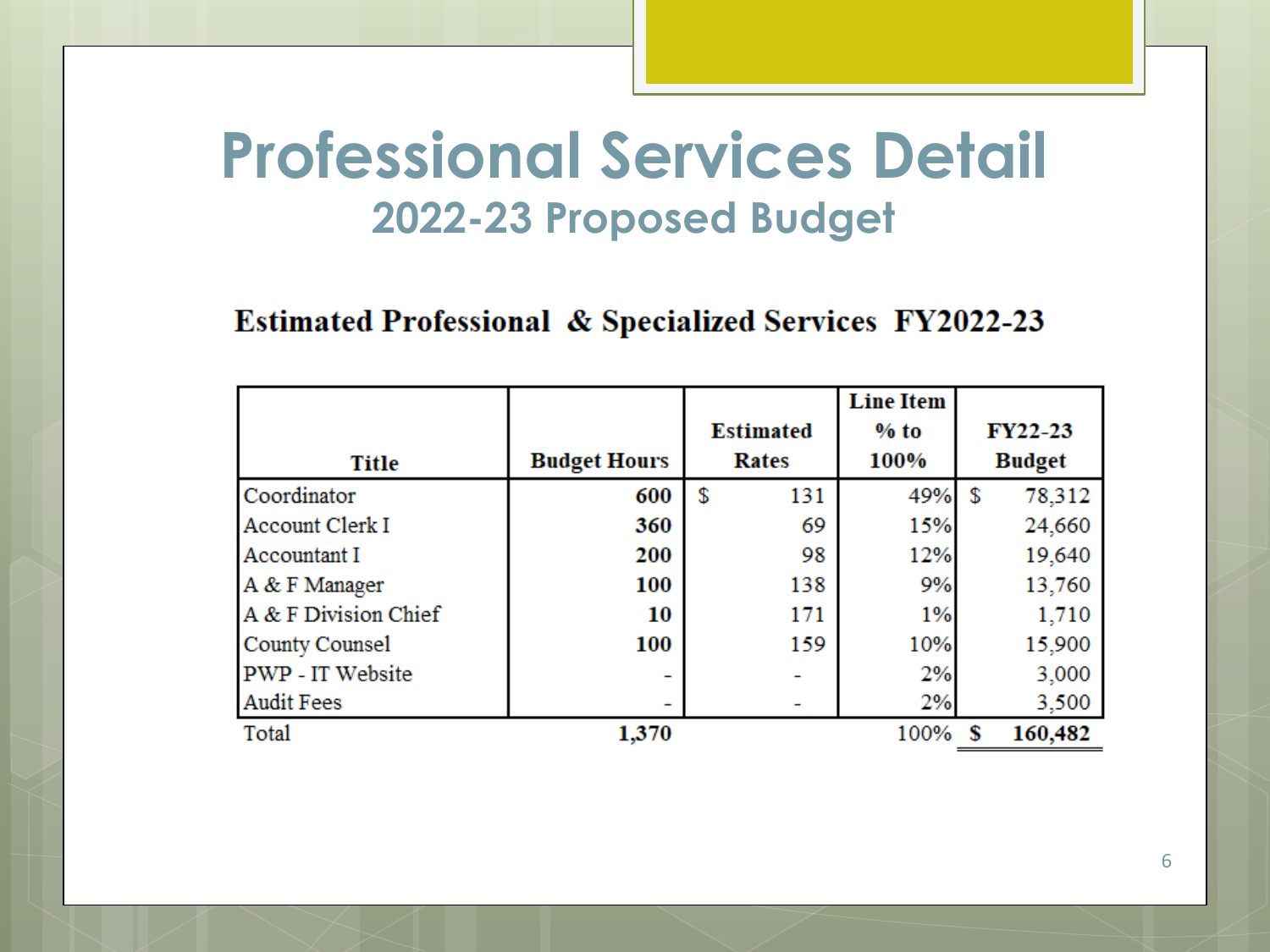# **Professional Service Detail**

### Estimated Professional & Specialized Services FY2022-23 **Prior Year Comparison**

| Title                  | 2021-22<br><b>Budget Hours</b> | 2021-22<br><b>Actual Hours</b> | 2022-23<br>Proposed<br><b>Budget Hours</b> | <b>Adjusted</b><br><b>Budget</b><br>% Variance | Original<br><b>Budget</b><br>% Variance |
|------------------------|--------------------------------|--------------------------------|--------------------------------------------|------------------------------------------------|-----------------------------------------|
| Coordinator            | 600                            | 407                            | 600                                        | $-47%$                                         | 0%                                      |
| <b>Account Clerk I</b> | 150                            | 343                            | 360                                        | $-5%$                                          | $-140%$                                 |
| Accountant I           | 220                            | 13                             | 200                                        | $-1438%$                                       | 9%                                      |
| Accountant II          |                                | 89                             |                                            | 100%                                           | 0%                                      |
| A & F Manager          | 50                             | 93                             | 100                                        | $-8%$                                          | $-100%$                                 |
| A & F Division Chief   | 10                             |                                | 10                                         | $-43%$                                         | 0%                                      |
| <b>County Counsel</b>  | 50                             | 81                             | 100                                        | $-23%$                                         | $-100%$                                 |
|                        | 1.080                          | 1,033                          | 1.370                                      | -33%                                           | $-27%$                                  |

| Title                  |   | <b>FY21-22</b><br>Original<br><b>Budget</b> |   | <b>FY21-22</b><br>Actual<br><b>Budget</b> | <b>FY22-23</b><br>Proposed<br><b>Budget</b> | <b>Adjusted</b><br><b>Budget</b><br>% Variance | Original<br><b>Budget</b><br>% Variance |
|------------------------|---|---------------------------------------------|---|-------------------------------------------|---------------------------------------------|------------------------------------------------|-----------------------------------------|
| Coordinator            | S | 78,312                                      | s | 55,527                                    | 78,312                                      | $-41%$                                         | 0%                                      |
| <b>Account Clerk I</b> |   | 7,269                                       |   | 16.622                                    | 24,660                                      | $-48%$                                         | $-239%$                                 |
| Accountant I           |   | 13,812                                      |   | 816                                       | 19,640                                      | $-2306%$                                       | $-42%$                                  |
| Accountant II          |   |                                             |   | 6,657                                     |                                             | 100%                                           | 0%                                      |
| A & F Manager          |   | 4,590                                       |   | 8.537                                     | 13,760                                      | $-61%$                                         | $-200%$                                 |
| A & F Division Chief   |   | 925                                         |   | 647                                       | 1,710                                       | $-164%$                                        | $-85%$                                  |
| <b>County Counsel</b>  |   | 7.500                                       |   | 12.150                                    | 15,900                                      | $-31%$                                         | $-112%$                                 |
|                        |   | 112,408                                     |   | 100,956                                   | 153,982                                     | -53%                                           | -37%                                    |

\* Actual hours through 3rd Quarter, estimated 4th Quarter